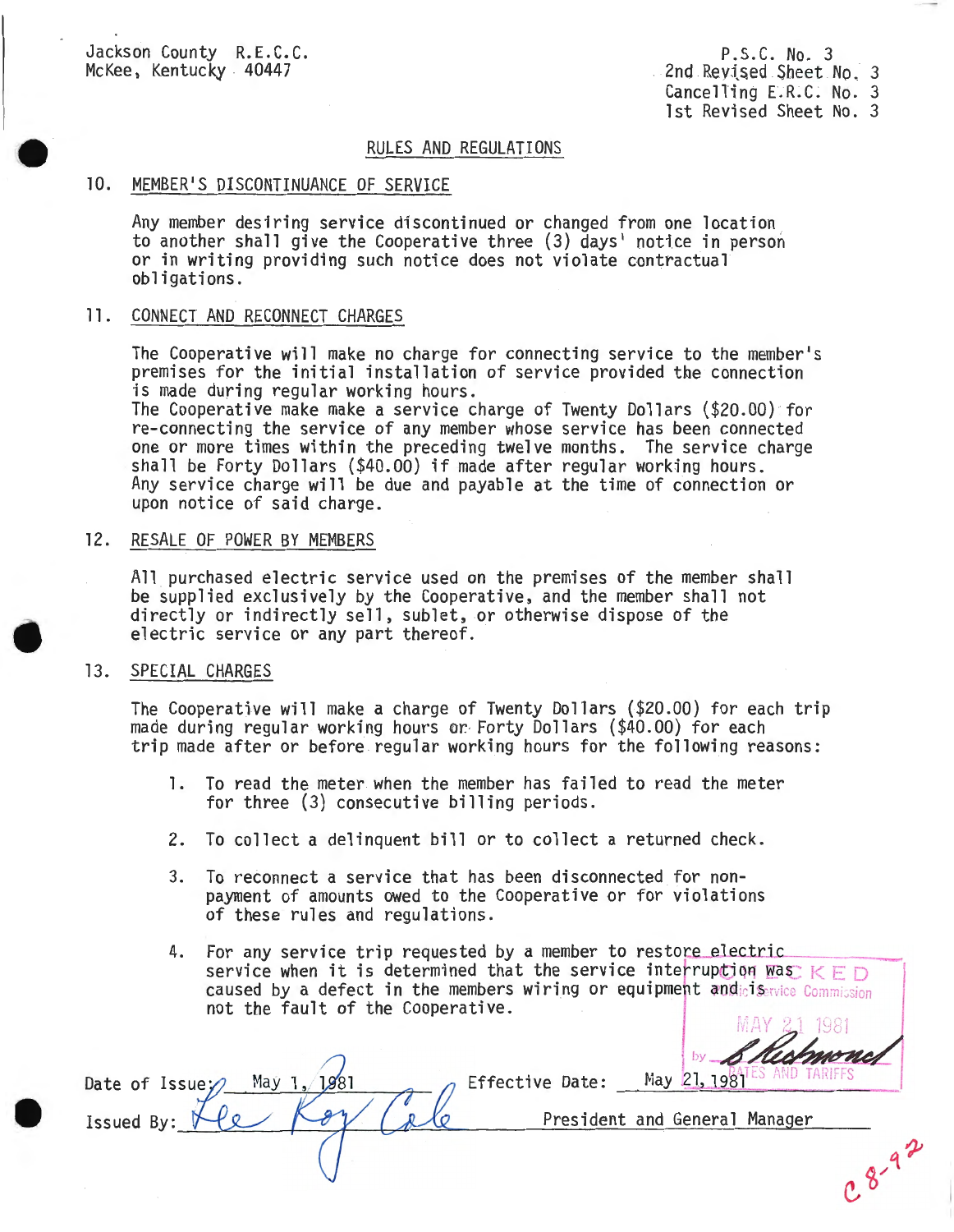Jackson County R.E.C.C. McKee, Kentucky 40447

P.S.C. No. 3 3rd Revised Sheet No. 4 Cancelling  $E.R.C. No. 3$ 2nd Revised Sheet No. 4

#### RULES AND REGULATIONS

#### 14. SERVICE CHARGE FOR TEMPORARY SERVICE

Consumers requiring temporary service may be required to pay all cost of connecting and disconnecting incidental to the supplying and removing of service. In addition to this, a payment will be required to cover estimated consumption of electricity. Both fees will be paid in advance and the amount paid for electricity will be adjusted to actual usage either by a refund or additional billing to such temporary consumer. This rule applies to carnivals, fairs, buildings or structures under construction which will not be permanently served or any other service of a strictly temporary nature .

#### C. METERS

# 15. METER TESTS

All new meters shall be checked for accuracy before installation. The Cooperative will, at its own expense, make periodical tests and inspec- tions of its meters in order to maintain a high standard of accuracy and to conform with the regulations of the Public Service Commission . The Cooperative will make additional tests of meters at the request of the member, provided the member does not request such test more frequently than once in twelve (12) months and upon payment of a test fee of Twenty-Five Dollars (\$25.00) paid in advance . When the test made at the members request show that the meter is accurate within 2% slow or fast, no adjustment will be made to the member's bill and the fee paid will be forfeited to cover cost of requested test. When the test shows the meter to be in excess of 2% fast an adjustment shall be made to the member's bill in accordance with the Public Service Commission's Rules and Regulations. The cost of testing the meter found to be more than 2% fast will be borne by the Cooperative and the Twenty-Five Dollars (\$25.00) test fee paid by the member will be refunded .

# 16. FAILURE OF METER TO REGISTER

In the event a member's meter should fail to register, the member shall be billed from the date of such failure at the average consumption of the member based on the three (3) months period immediately preceding the failure.

<sup>C</sup> <sup>H</sup> <sup>E</sup> <sup>C</sup> KED Public Service Commission MAY 21 1981 estmone RATES AND TARIFFS

| Date of Issue, May<br>1981 | Effective Date: May 21, 1981  |
|----------------------------|-------------------------------|
| Issued By: $\nabla$        | President and General Manager |
|                            |                               |
|                            |                               |

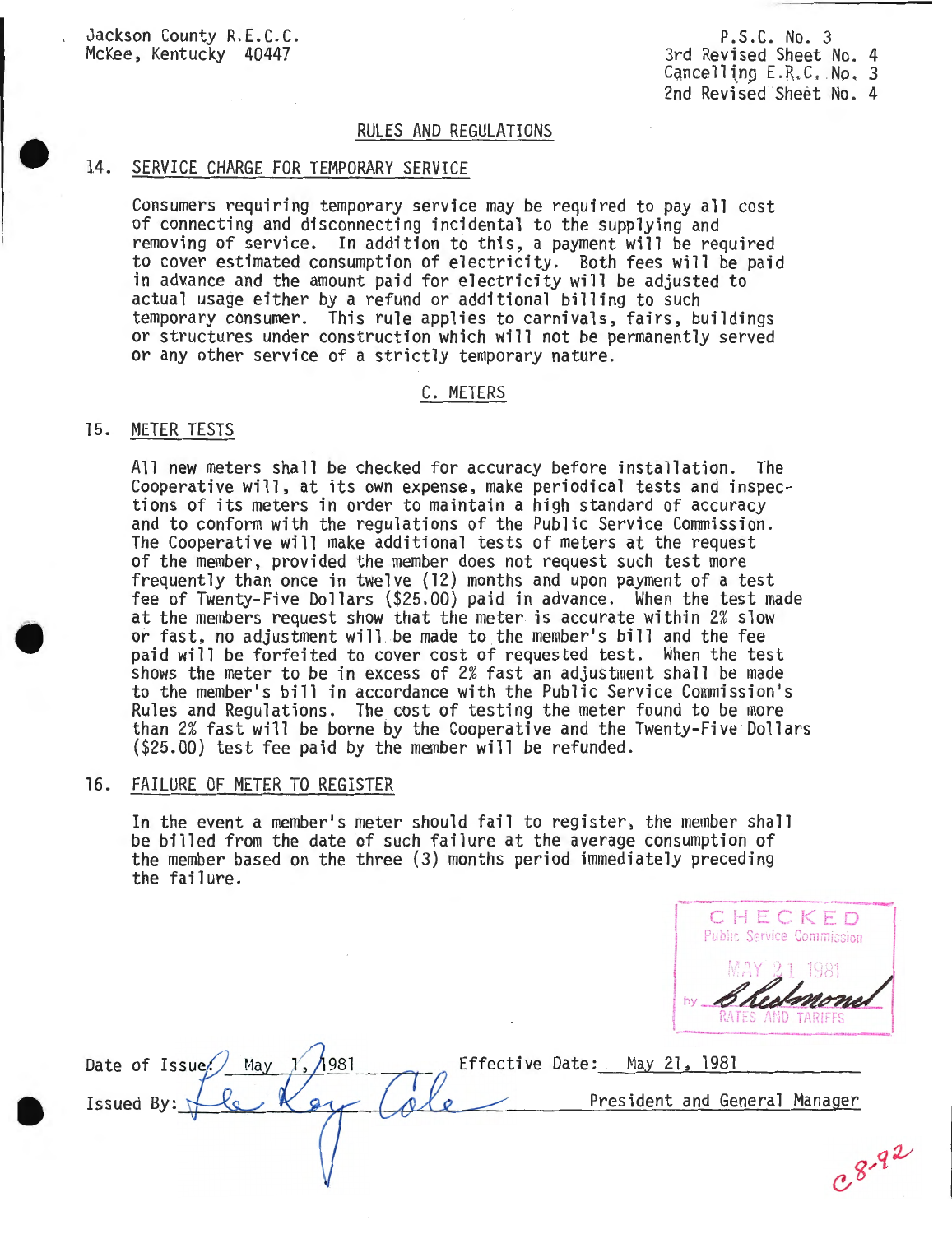Jackson County R.E.C.C. McKee, Kentucky 40447

P. S.C. No. 3 4th Revised Sheet No. 8 Cancelling E.R.C. No. 3 3rd Revised Sheet No. 8

# RULES AND REGULATIONS

# $\bullet$ <sub>24</sub>. UNPAID CHECKS FROM CONSUMERS

When a check received in payment of a consumer's account is returned unpaid by the bank for any reason, the Cooperative will notify such consumer by letter stating the amount of the check and the reason for its return and a charge of Five Dollars (\$5.00) will be added to the member's account. Returned checks will be considered same as delinquent account, and if payment in full is not received for check within ten (10) days after notice, service to such consumer will be discontinued provided such service shall not be discontinued before twenty-seven (27) days after the mailing date of the original bill which such returned check was intended to pay, as prescribed under that section of Rule 21 dealing with unpaid accounts. Any trip made by a serviceman in the collection of a returned check will be charged for at the rate of Twenty Dollars (\$20.00) per trip.

#### 25. BILLING ADJUSTED TO STANDARD PERIODS

In case of the first billing of a new account and the final billing of an account where the period covered by the billing is a fraction of a month, the demand charge and/or the energy used will be prorated for proportional part of the billing period when computing such bill.

# **e**  26. DEPOSITS

In accordance with the Public Service Commission 807 KAR 50:015, Section 7 - Deposits, Jackson County Rural Electric Cooperative has adopted the following policy:

- 1. A deposit or suitable guarantee approximately equal to two times the average monthly bill may be required of any member before service is supplied if the Cooperative deems it necessary to insure payment for the service it will render. Upon termination of service, deposit may be applied against unpaid bills of the member, and, if any balance remains after such application is made, said balance to be refunded to the member.
- 2. Interest will be paid on all sums held on deposit at the rate of 6 percent annually. The interest will be applied as a credit to the customer's bill or will be paid to the customer on an annual basis. If the deposit is refunded customer on an annuar basis. If the deposit is ferunded<br>or credited to the customer's bill prior to the deposit anniversary date, interest will be paid or credited to the customer's bill on a pro-rated basis. If interest is not credited to the customer's bill or paid to the customer commission annually, interest will be computed by a method  $W$  which we have result in an amount no less than that obtained by using  $\alpha$ middle course method between simple and compound interest in compliance with Commission Order dated October 31, 1989 in Case No. 89-057. Interest on deposits computed  $\mathbb{R}^n$  this U manner will accrue until credited to the customer's bill and 5:011, or paid to the customer. or paid to the customer.<br>SECTION 9(1), by an analyzing  $\frac{1}{2}$

| Date of Issue <sup>2</sup> February 21, 1990 | Effective Date: BFebruary 211/1996                     |
|----------------------------------------------|--------------------------------------------------------|
|                                              | PUBLIC SERVICE COMMISSION MANUAL                       |
| Issued By: Lee For Coll                      | President and General Manager $\mathbb{C}^{\setminus}$ |
|                                              |                                                        |